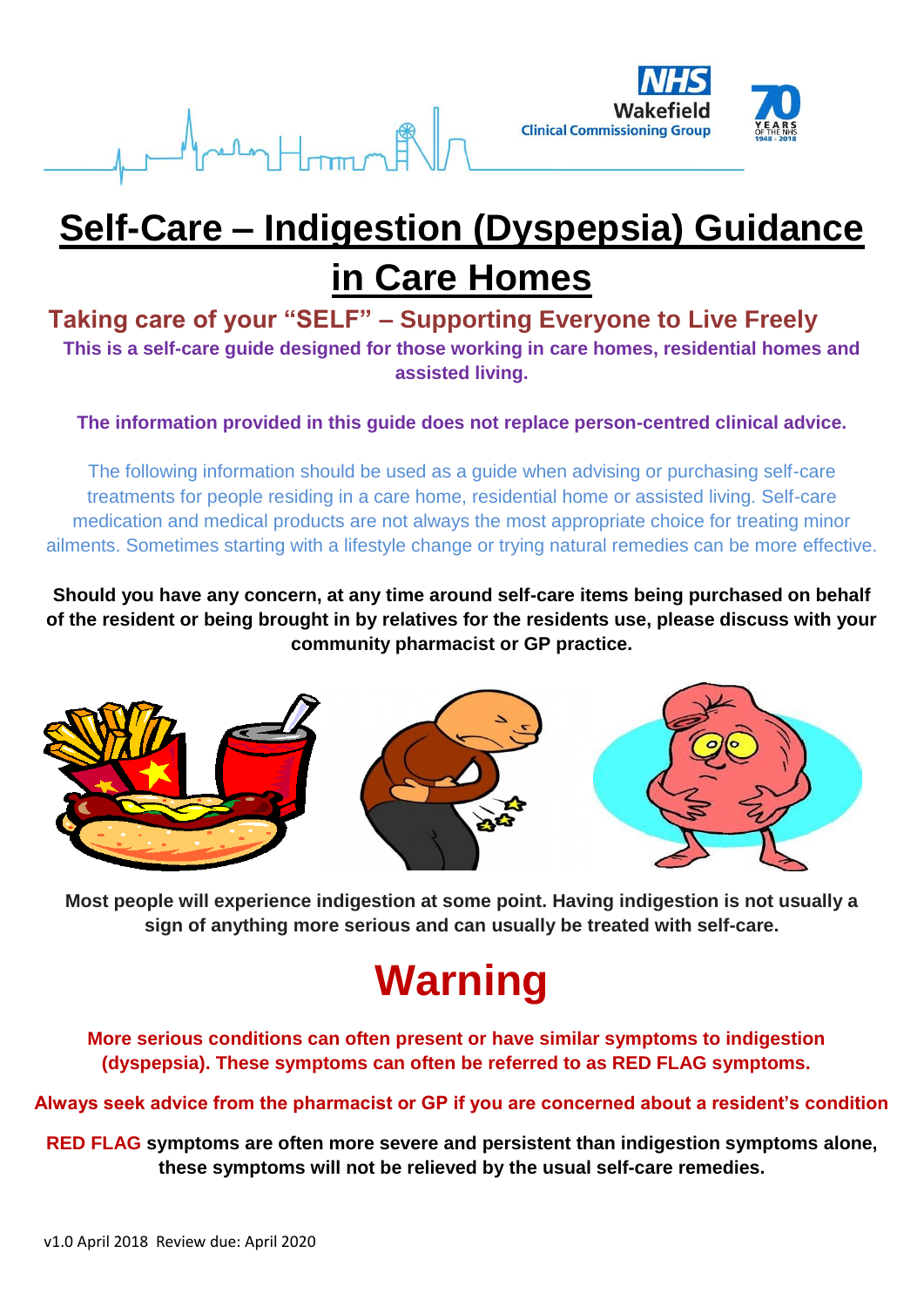#### **Residents may complain that the symptoms are worsening, they may also complain of one or more of the below:**

- $\triangleright$  Upper abdominal pain
- $\triangleright$  Central chest pain
- $\triangleright$  Shortness of breath
- $\triangleright$  Sweating
- $\triangleright$  Persistent vomiting
- $\triangleright$  Haematemesis (vomiting blood)
- $\triangleright$  Tar-like stools (melaena)
- $\triangleright$  Bleeding from rectum
- $\triangleright$  Feeling faint or even collapse
- $\triangleright$  Difficulty swallowing
- $\triangleright$  Unexplained fever
- $\triangleright$  Unintentional weight loss or night sweats
- $\triangleright$  An upper abdominal swelling or mass

**Some of these symptoms may suggest a gastrointestinal bleed which would be classed as a Medical Emergency. Others may indicate possible cancer and therefore should prompt urgent investigation.**

## **What is Indigestion (Dyspepsia)?**

Indigestion is a term that describes pain and discomfort, and occasionally other symptoms which come from your upper gut (the stomach, oesophagus or duodenum).

#### **What causes Indigestion?**

- $\triangleright$  Stomach acid can irritate the stomach lining or throat causing indigestion
- $\triangleright$  Some medicines can cause indigestion eg non-steroidal anti-inflammatory drugs (NSAIDs) ibuprofen, naproxen
- $\triangleright$  Smoking
- $\triangleright$  Alcohol
- $\triangleright$  Stress can make indigestion worse
- $\triangleright$  Some medical conditions can cause indigestion

#### **What are the symptoms of Indigestion?**

#### **Some symptoms you may experience include:**

- $\triangleright$  Bloating
- $\triangleright$  Belching and passing wind
- $\triangleright$  Quickly feeling full after eating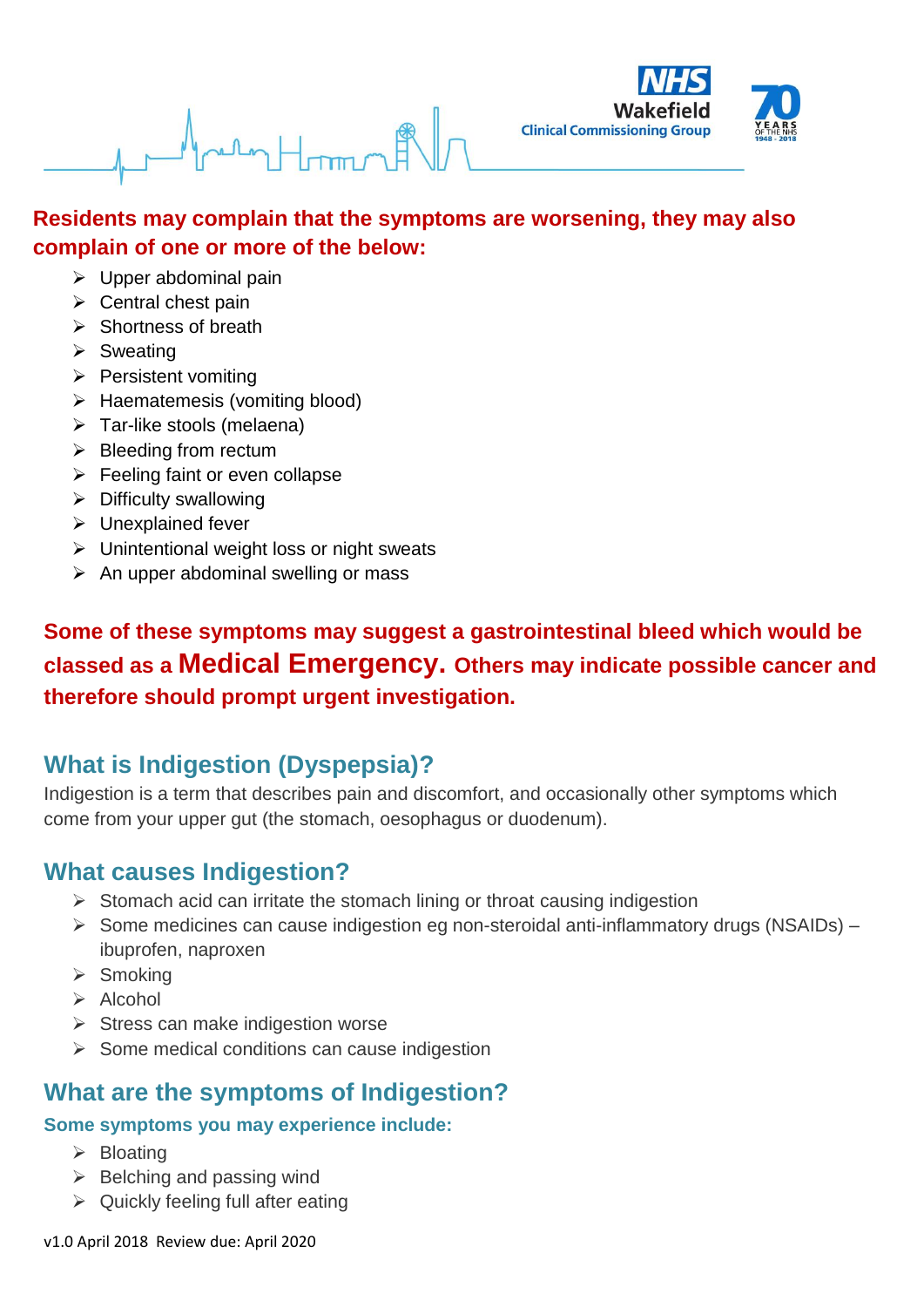

- **Feeling sick (nausea)**
- $\triangleright$  Being sick (vomiting)
- $\triangleright$  Heartburn a painful burning feeling in the chest, often after eating
- $\triangleright$  Bringing up food or bitter tasting fluids

#### **How to treat Indigestion:**

- $\triangleright$  There is a variety of medicines available to purchase over the counter to treat the varying symptoms of indigestion. These medicines can be purchased from local community pharmacies, shops and supermarkets
- $\triangleright$  A pharmacist can offer advice on the best indigestion remedies depending on the symptoms
- $\triangleright$  It is usually best to discuss treatment options with the resident's usual community pharmacy; they will have knowledge of the resident's regular medicines and this will help them recommend the best treatment
- $\triangleright$  If you are not seeking advice from the residents regular community pharmacy, always take a list of the residents usual medications so that they can check for drug interactions and advise the most appropriate option

### **Natural remedies and self-help tips for treating Indigestion:**

While there is no firm evidence to support the effectiveness of natural remedies many people do find benefit in using them. You may want to discuss the following natural remedies with residents as they may wish to purchase them or have you purchase them on their behalf. Always check there are no interactions between natural remedies and the resident's usual medicines. You can do this by talking to their usual community pharmacist.

Ensure residents do not have swallowing difficulties or interactions before advising the following:

- $\triangleright$  Some people find that sipping on a cup of hot kettle water eases indigestion (this should be left to cool a little to prevent risk of scalding)
- $\triangleright$  Flat cola
- $\triangleright$  Stirring a teaspoon of baking soda into a glass of water and drinking it. This solution is thought to neutralise stomach acid and helps relieve gas and bloating. Adding some lemon juice is believed to help prevent gas
- $\triangleright$  Mixing a teaspoon of apple cider vinegar with half a cup of water is thought to be effective in reducing indigestion, especially following more indulgent meals
- $\triangleright$  Ginger tea is often used to relieve symptoms of an upset stomach and is thought to aid in improving digestion
- $\triangleright$  Camomile tea is also thought to relieve symptoms of indigestion. It is believed to calm the stomach and soothes the intestinal tract
- $\triangleright$  Putting one and a half teaspoons of dried peppermint in a cup of hot water is thought to relieve symptoms of indigestion